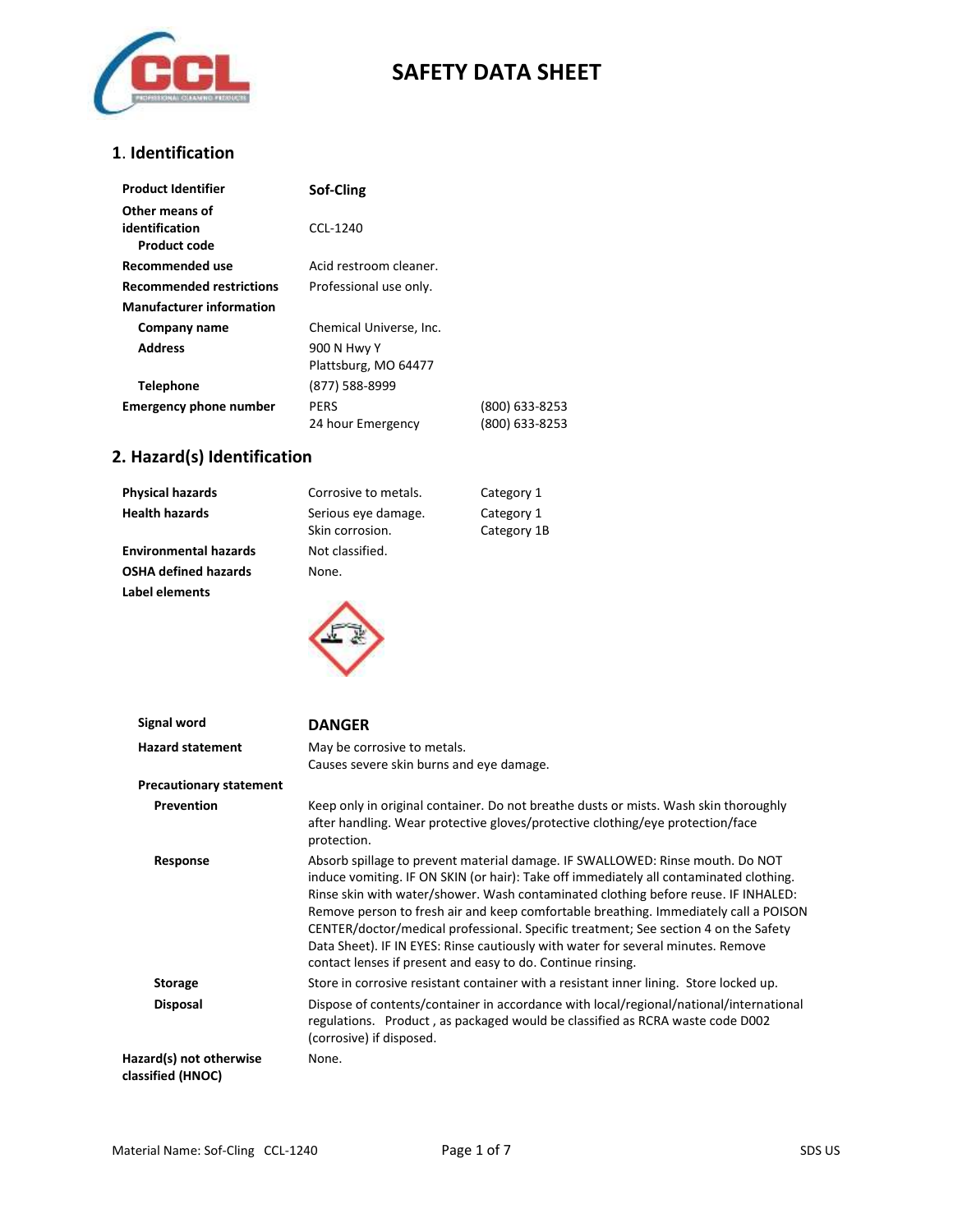

#### **Supplemental information** None.

### **3. Composition/information on ingredients**

| <b>Mixture Component(s)</b>              |                   |           |
|------------------------------------------|-------------------|-----------|
| <b>Chemical name</b>                     | <b>CAS number</b> | %         |
| <b>Phosphoric Acid</b>                   | 7664-38-2         | $10 - 25$ |
| Other components below reportable levels |                   | 75-90     |

#### **4. First-aid measures**

| <b>Inhalation</b>                                                            | Move to fresh air. Call a physician if symptoms develop or persist.                                                                                                                       |
|------------------------------------------------------------------------------|-------------------------------------------------------------------------------------------------------------------------------------------------------------------------------------------|
| <b>Skin contact</b>                                                          | Remove contaminated clothing immediately and wash skin with soap and water. In case of<br>eczema or other skin disorders: Seek medical attention and take along these instructions.       |
| Eye contact                                                                  | Rinse with water for at least 15 minutes. Remove contact lenses if present and easy to do<br>so. Immediately call a physician or transport to hospital.                                   |
| Ingestion                                                                    | Rinse mouth. Get medical attention immediately. Do not induce vomiting.                                                                                                                   |
| Most important<br>symptoms/effects, acute and<br>delayed                     | Can cause serious eye damage. Can cause burning sensation in affected areas. Shortness of<br>breath, respiratory tract irritation or damage.                                              |
| Indication of immediate<br>medical attention and<br>special treatment needed | Provide general support measures and treat symptomatically. Keep victim under<br>observation. Symptoms may be delayed.                                                                    |
| <b>General information</b>                                                   | Ensure that medical personnel are aware of the material(s) involved, and take precautions<br>to protect themselves. Wash contaminated clothing before reuse. Use with extreme<br>caution. |

### **5. Fire-fighting measures**

| Suitable extinguishing media                                        | Water fog. Foam. Dry chemical powder. Carbon dioxide $(CO2)$ .                                                                                  |
|---------------------------------------------------------------------|-------------------------------------------------------------------------------------------------------------------------------------------------|
| Unsuitable extinguishing<br>media                                   | Do not use water jet as an extinguisher, as this will spread a liquid-sourced fire and spread<br>product to potentially incompatible chemicals. |
| Specific hazards arising from<br>the chemical                       | During fire, gases hazardous to health may be formed.                                                                                           |
| Special protective equipment<br>and precautions for<br>firefighters | Self-contained breathing apparatus and full protecting clothing must be worn in case of<br>fire.                                                |
| <b>Fire-fighting</b><br>equipment/instructions                      | Move containers from fire area if you can do so without risk.                                                                                   |
| Specific methods                                                    | Use standard firefighting procedures and consider the hazards of other involved materials.                                                      |
| <b>General fire hazards</b>                                         | No unusual fire or explosion hazards noted.                                                                                                     |

#### **6. Accidental release measures**

| Personal precautions,<br>protective equipment and<br>emergency procedures | Keep unnecessary personnel away. Keep people away from and upwind of spill/leak. Keep<br>out of low areas. Wear appropriate protective equipment and clothing during clean-up.<br>Avoid inhalation of vapors or mists. Do not touch damaged containers or spilled materials<br>unless wearing appropriate protective clothing. Ensure adequate ventilation. Local<br>authorities should be advised if significant spillages cannot be contained. For personal<br>protection, see section 8 of the SDS. |
|---------------------------------------------------------------------------|--------------------------------------------------------------------------------------------------------------------------------------------------------------------------------------------------------------------------------------------------------------------------------------------------------------------------------------------------------------------------------------------------------------------------------------------------------------------------------------------------------|
| <b>Methods and materials for</b><br>containment and cleaning up           | This product is fullymiscible in water.                                                                                                                                                                                                                                                                                                                                                                                                                                                                |
|                                                                           | Large spills: Stop the flow of material, if this is without risk. Dike the spilled material, where<br>this is possible. Cover with plastic sheet to prevent spreading. Absorb in vermiculite, dry                                                                                                                                                                                                                                                                                                      |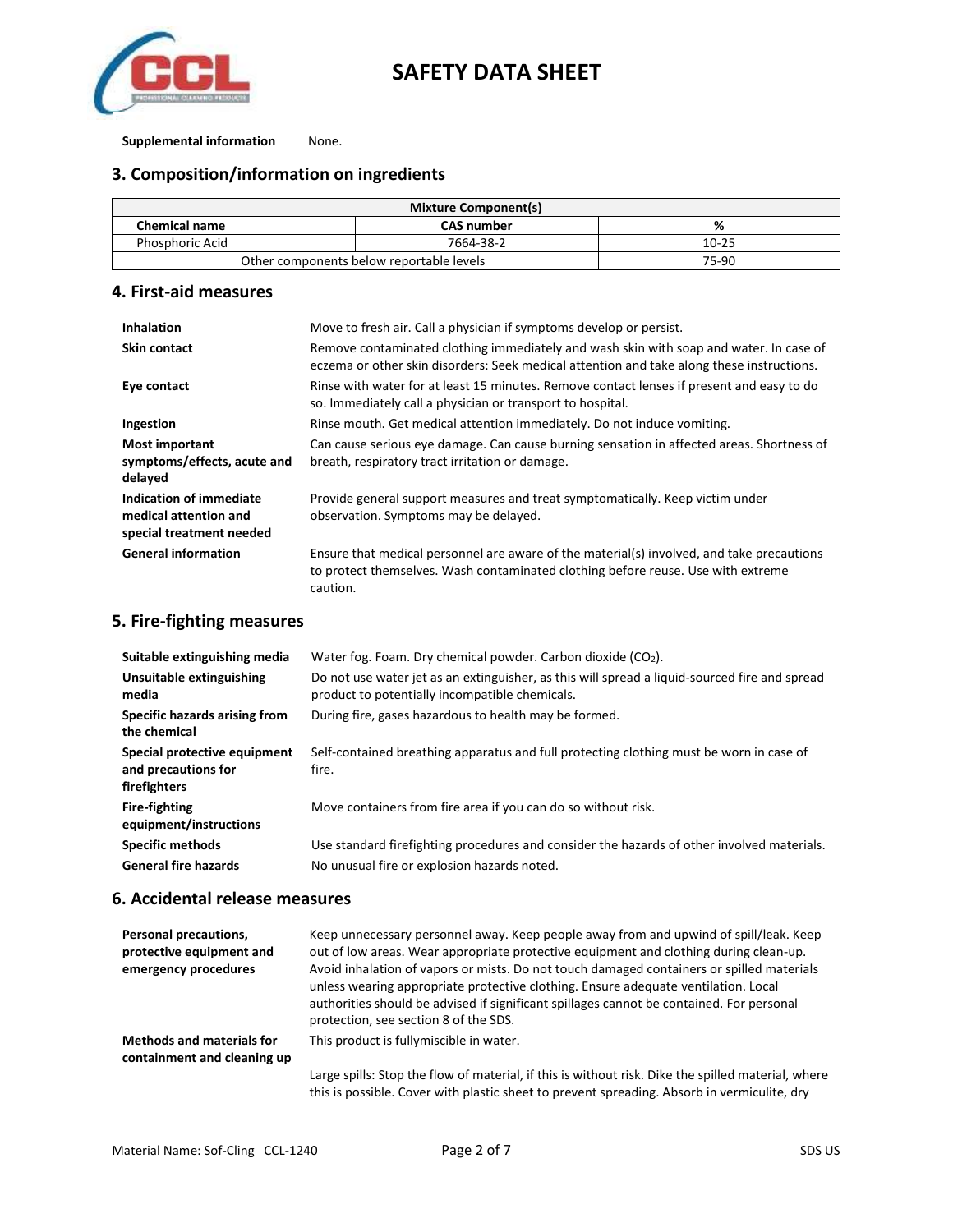

sand or earth and place into containers. Prevent entry into surface waterways, storm sewer, basements or confined areas. Following product recovery, flush area with water.

Small spills: Wipe up with absorbent material (e.g. cloth, synthetic textile wipes). Clean surface thoroughly with water to remove residual contamination.

Never return spills to original container for re-use. For waste disposal, see section 13 of the SDS.

**Environmental precautions** Avoid discharge into areas not consistent with package labeling.

#### **7. Handling and storage**

| <b>Precautions for safe handling</b>                               | Avoid breathing mist or vapor. Avoid contact with eyes, skin, and clothing. Avoid prolonged<br>exposure. Provide adequate ventilation. Wear appropriate personal protective equipment.<br>Observe good industrial hygiene practices. |
|--------------------------------------------------------------------|--------------------------------------------------------------------------------------------------------------------------------------------------------------------------------------------------------------------------------------|
| Conditions for safe storage,<br>including any<br>incompatibilities | Store in original tightly closed container. Store away from incompatible materials (see<br>section 10 of the SDS).                                                                                                                   |

#### **8. Exposure controls/personal protection**

| <b>Occupational exposure limits</b>                              |                                                                                                                                                                                                                                                                                                                                                                                                                                    |                     |
|------------------------------------------------------------------|------------------------------------------------------------------------------------------------------------------------------------------------------------------------------------------------------------------------------------------------------------------------------------------------------------------------------------------------------------------------------------------------------------------------------------|---------------------|
| US OSHA Table Z-1 Limits for Air Contaminants (29 CFR 1910.1000) |                                                                                                                                                                                                                                                                                                                                                                                                                                    |                     |
| <b>Components</b>                                                | <b>Type</b>                                                                                                                                                                                                                                                                                                                                                                                                                        | Value               |
| Phosphoric Acid                                                  | <b>PEL</b>                                                                                                                                                                                                                                                                                                                                                                                                                         | 1 mg/m <sup>3</sup> |
| <b>Components</b>                                                | <b>Type</b>                                                                                                                                                                                                                                                                                                                                                                                                                        | Value               |
| Phosphoric Acid                                                  | <b>STEL</b>                                                                                                                                                                                                                                                                                                                                                                                                                        | 3 mg/m $3$          |
| <b>Biological limit values</b>                                   | No information.                                                                                                                                                                                                                                                                                                                                                                                                                    |                     |
| <b>Appropriate engineering</b><br>controls                       | Good general ventilation (typically 10 air changes per hour) should be used. Ventilation<br>rates should be matched to conditions. If applicable, use process enclosures, local exhaust<br>ventilation, or other engineering controls to maintain airborne levels to an acceptable<br>level. It is recommended that users of this product perform a risk assessment to determine<br>the appropriate personal protective equipment. |                     |
|                                                                  | Individual protection measures, such as personal protective equipment                                                                                                                                                                                                                                                                                                                                                              |                     |
| Eye/face protection                                              | Avoid contact with eyes. Wear safety glasses with side shields (or goggles).                                                                                                                                                                                                                                                                                                                                                       |                     |
| Skin protection                                                  |                                                                                                                                                                                                                                                                                                                                                                                                                                    |                     |
| <b>Hand protection</b>                                           | Wear appropriate chemical resistant gloves. Latex, PVC and nitrile are suitable materials                                                                                                                                                                                                                                                                                                                                          |                     |
| Other                                                            | Wear appropriate chemical resistant clothing. Use of an impervious apron is<br>recommended.                                                                                                                                                                                                                                                                                                                                        |                     |
| <b>Respiratory protection</b>                                    | In case of insufficient ventilation, wear appropriate respiratory protection.                                                                                                                                                                                                                                                                                                                                                      |                     |
| <b>Thermal hazards</b>                                           | Wear appropriate thermal protective clothing, when necessary.                                                                                                                                                                                                                                                                                                                                                                      |                     |
| <b>General hygiene</b><br>considerations                         | When using do not smoke or use chewing tobacco. Always observe good personal hygiene<br>measures, such as washing after handling the material and before eating, drinking, and/or<br>smoking. Routinely wash work clothing and protective equipment to remove contaminants.<br>Contaminated work clothing should not be allowed out of the workplace.                                                                              |                     |

#### **9. Physical and chemical properties**

| Appearance            |                |
|-----------------------|----------------|
| <b>Physical State</b> | Viscous liquid |
| Color                 | Pink           |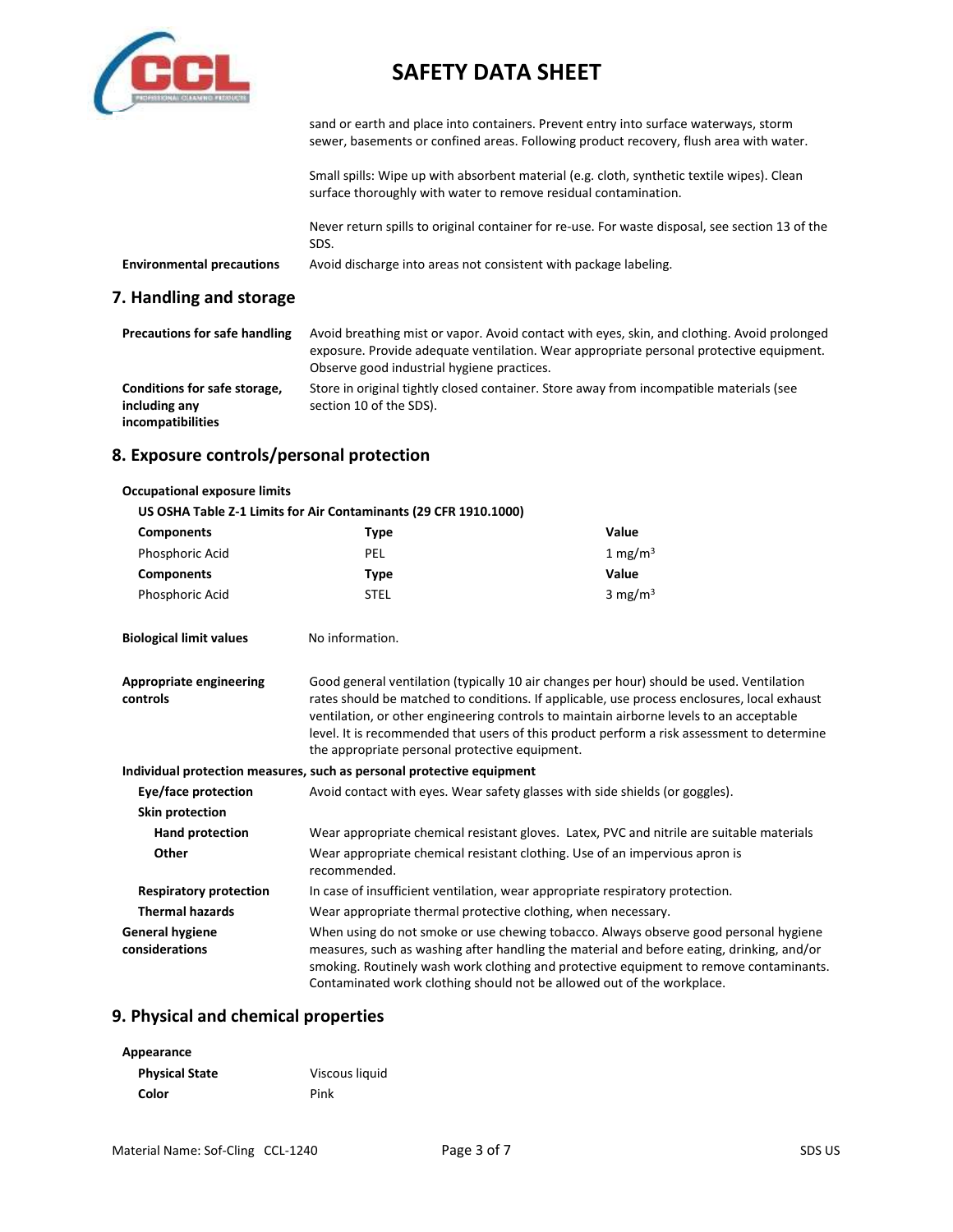

| Odor                             | Cherry.         |
|----------------------------------|-----------------|
| <b>Odor threshold</b>            | Not available.  |
| рH                               | 0-1             |
| Initial boiling point and        | >212°F (>100°C) |
| boiling range                    |                 |
| Flash point                      | Not applicable. |
| <b>Evaporation rate</b>          | Not available.  |
| <b>Flammability</b>              | Not available.  |
| <b>Flammability Limits</b>       |                 |
| Upper                            | Not available.  |
| Lower                            | Not available.  |
| Vapor pressure                   | Not available.  |
| Vapor density                    | Not available.  |
| Specific gravity (water=1)       | 1.08            |
| Solubility in water              | Soluble.        |
| <b>Partition coefficient</b>     | Not applicable. |
| (n-octanol/water)                |                 |
| <b>Auto-ignition temperature</b> | Not available.  |
| <b>Decomposition temperature</b> | Not available.  |
| <b>Viscosity</b>                 | Not available.  |

## **10. Stability and reactivity**

| Reactivity                                   | This product is stable and non-reactive under normal conditions of use.   |
|----------------------------------------------|---------------------------------------------------------------------------|
| <b>Chemical stability</b>                    | Material is stable under normal conditions. Store in a cool dark place.   |
| <b>Possibility of hazardous</b><br>reactions | Hazardous polymerization does not occur.                                  |
| <b>Conditions to avoid</b>                   | Avoid storage in elevated temperatures.                                   |
| Incompatible materials                       | Bases, amines, metals. DO NOT MIX WITH BLEACH.                            |
| <b>Hazardous decomposition</b><br>products   | No hazardous decomposition products occur. In case of fire see section 5. |

## **11. Toxicological information**

| Information on likely routes<br>of exposure                                        |                                                                 |
|------------------------------------------------------------------------------------|-----------------------------------------------------------------|
| Ingestion                                                                          | Do not ingest. May be harmful if swallowed.                     |
| <b>Inhalation</b>                                                                  | Do not inhale. May cause damage to the upper respiratory tract. |
| Skin contact                                                                       | Can cause severe skin burns.                                    |
| Eye contact                                                                        | Can cause serious eye damage.                                   |
| Symptoms related to the<br>physical, chemical and<br>toxicological characteristics | Burning sensation, coughing, wheezing, shortness of breath.     |
| <b>Acute toxicity</b>                                                              | May be harmful if swallowed.                                    |

| <b>Product</b> -Sof-Cling (CAS mixture)                                    |                          |                       |
|----------------------------------------------------------------------------|--------------------------|-----------------------|
| <b>Exposure Classification</b>                                             | <b>Route and Species</b> | LD <sub>50</sub>      |
| Acute                                                                      | Oral. rat                | 9,200 mg/kg estimated |
| *Estimates for product may be based on additional component data not shown |                          |                       |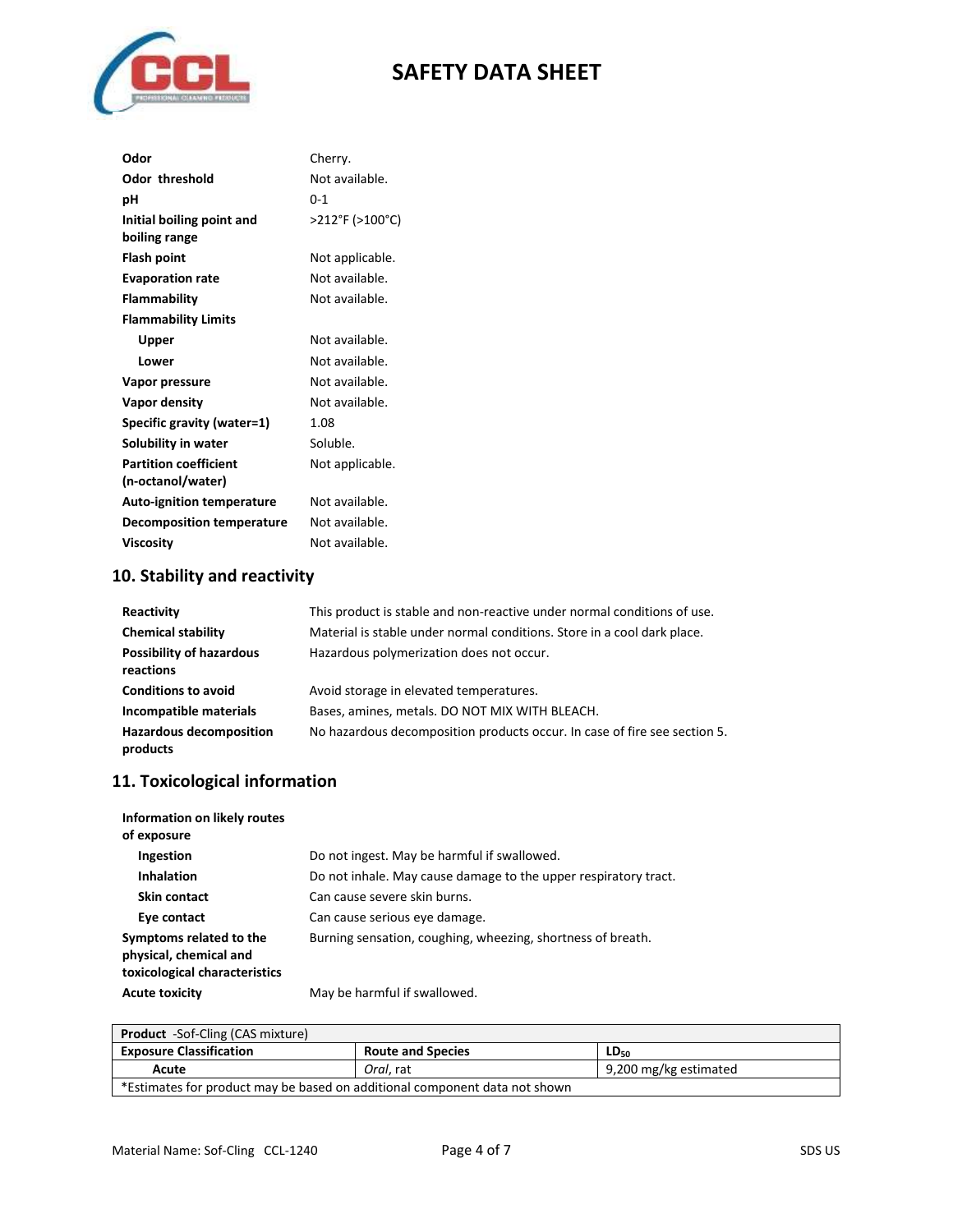

| <b>Skin corrosion/irritation</b>                                              | Causes severe skin burns.                                                                                           |  |  |
|-------------------------------------------------------------------------------|---------------------------------------------------------------------------------------------------------------------|--|--|
| Serious eye damage/<br>irritation                                             | Causes serious eye damage.                                                                                          |  |  |
| <b>Skin sensitization</b>                                                     | Not considered a skin sensitizer.                                                                                   |  |  |
| Germ cell mutagenicity                                                        | No data available to indicate product or any components present at greater than 0.1% are<br>mutagenic or genotoxic. |  |  |
| Carcinogenicity<br>Not considered a carcinogen.                               |                                                                                                                     |  |  |
| OSHA Specifically Regulated Substances (29 CFR 1910.1001-1050)<br>Not Listed. |                                                                                                                     |  |  |
| <b>Reproductive toxicity</b>                                                  | No data available.                                                                                                  |  |  |
| Specific target organ toxicity<br>- single exposure                           | May cause damage to the upper respiratory tract with prolonged inhalation.                                          |  |  |
| Specific target organ toxicity<br>- repeated exposure                         | No data available.                                                                                                  |  |  |
| <b>Aspiration hazard</b>                                                      | No data available.                                                                                                  |  |  |

## **12. Ecological information**

| <b>Ecotoxicity</b>                                                         |                       |                       |
|----------------------------------------------------------------------------|-----------------------|-----------------------|
| <b>Product</b> - Sof-Cling (CAS mixture)                                   |                       |                       |
| Aquatic                                                                    | <b>Species</b>        | $LC_{50}$ / $LC_{50}$ |
| Fish                                                                       | <b>Fathead Minnow</b> | 392 mg/L estimated    |
| *Estimates for product may be based on additional component data not shown |                       |                       |

| <b>Persistence and</b>                     | No data available.                                                                        |                                                                                     |
|--------------------------------------------|-------------------------------------------------------------------------------------------|-------------------------------------------------------------------------------------|
| degradability                              |                                                                                           |                                                                                     |
| <b>Bio-accumulative potential</b>          |                                                                                           | Not data available This class of chemical will not accumulate in biological systems |
| Partition coefficient n-octanol/water (log |                                                                                           | Not applicable $-100\%$ water soluble.                                              |
| $K_{OW}$                                   |                                                                                           |                                                                                     |
| Mobility in soil                           | No data available. Expected to exhibit high mobility in ionic solution in saturated soils |                                                                                     |
| Other adverse effects                      |                                                                                           | May be harmful to plants or wildlife in high concentrations.                        |

## **13. Disposal considerations**

| <b>Disposal instructions</b>          | Collect and reclaim or dispose in sealed containers at licensed waste disposal site. Dispose<br>of contents/container in accordance with local/regional/national/international regulations.                             |
|---------------------------------------|-------------------------------------------------------------------------------------------------------------------------------------------------------------------------------------------------------------------------|
| Local disposal regulations            | Dispose in accordance with all applicable regulations                                                                                                                                                                   |
| Hazardous waste code                  | The waste code should be assigned in discussion between the user, the producer and the<br>waste disposal company.                                                                                                       |
| Waste from residues/unused<br>product | Dispose of in accordance with local regulations. Empty containers or liners may retain some<br>product residues. This material and its container must be disposed of in a safe manner.<br>(see: Disposal instructions). |
| <b>Contaminated packaging</b>         | Empty containers should be taken to an approved waste handling site for recycling or<br>disposal. Since emptied containers may contain product residue, follow label warnings<br>even after container is emptied.       |

## **14. Transport information**

| <b>DOT</b>              |                                                       |  |
|-------------------------|-------------------------------------------------------|--|
| UN number               | UN1760                                                |  |
| UN proper shipping name | Corrosive liquids, n.o.s. (Contains: Phosphoric Acid) |  |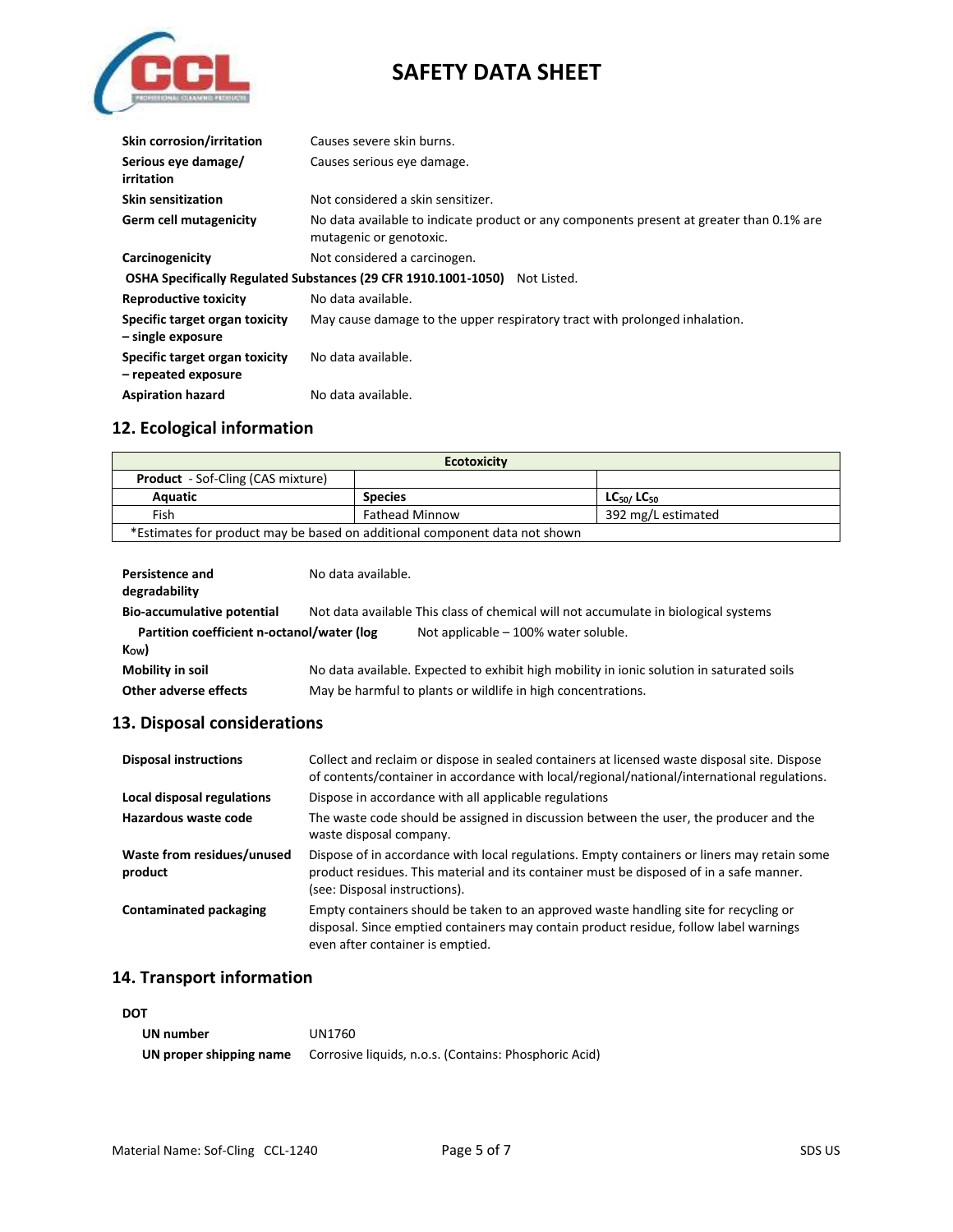

| <b>Transport hazard</b><br>class(es) |    |
|--------------------------------------|----|
| Class                                | 8  |
| Subsidiary risk                      | No |
| Packaging group                      | Ш  |
| <b>Marine pollutant</b>              | No |
| Special precautions for user         |    |

**None** 

Special precautions for user Read safety instructions, SDS, and emergency procedures before handling.

**Transport in bulk according to Annex II of MARPOL 73/78 and the IBC Code DOT Label/Placard**

Not intended to be transported in bulk volume.



### **15. Regulatory information**

| <b>US federal regulations</b>                                                                                                                                                                                                                                          |                                                |                                                                         |
|------------------------------------------------------------------------------------------------------------------------------------------------------------------------------------------------------------------------------------------------------------------------|------------------------------------------------|-------------------------------------------------------------------------|
|                                                                                                                                                                                                                                                                        | <b>SARA 302 Extremely hazardous substance</b>  | Not listed.                                                             |
|                                                                                                                                                                                                                                                                        | <b>SARA 304 Emergency release notification</b> | Not listed.                                                             |
| SARA 311/312 Hazard Categories                                                                                                                                                                                                                                         |                                                |                                                                         |
|                                                                                                                                                                                                                                                                        | Immediate Hazard - Yes                         |                                                                         |
|                                                                                                                                                                                                                                                                        | Delayed Hazard – No                            |                                                                         |
|                                                                                                                                                                                                                                                                        | Fire Hazard - No                               |                                                                         |
|                                                                                                                                                                                                                                                                        | Pressure Hazard - No                           |                                                                         |
|                                                                                                                                                                                                                                                                        | Reactivity Hazard – No                         |                                                                         |
| SARA 313 (TRI reporting)                                                                                                                                                                                                                                               |                                                |                                                                         |
|                                                                                                                                                                                                                                                                        | Not listed.                                    |                                                                         |
| <b>California</b>                                                                                                                                                                                                                                                      |                                                | <b>California Safe Drinking Water and Toxic Enforcement Act of 1986</b> |
| This product is not known to contain any chemicals currently listed as carcinogens or reproductive toxins<br>Proposition<br>65<br>under California Proposition 65 at levels which would be subject to threshold determination and Safe Harbor<br>notification (1/2019) |                                                |                                                                         |

## **16. Other information, including date of preparation or last revision**

| <b>Issue date</b>         | 2/20/2019          |
|---------------------------|--------------------|
| <b>Revision dates</b>     | NА                 |
| <b>Version #</b>          | 1.0                |
| HMIS <sup>®</sup> ratings | Health: 2          |
|                           | Flammability: 0    |
|                           | Physical hazard: 0 |